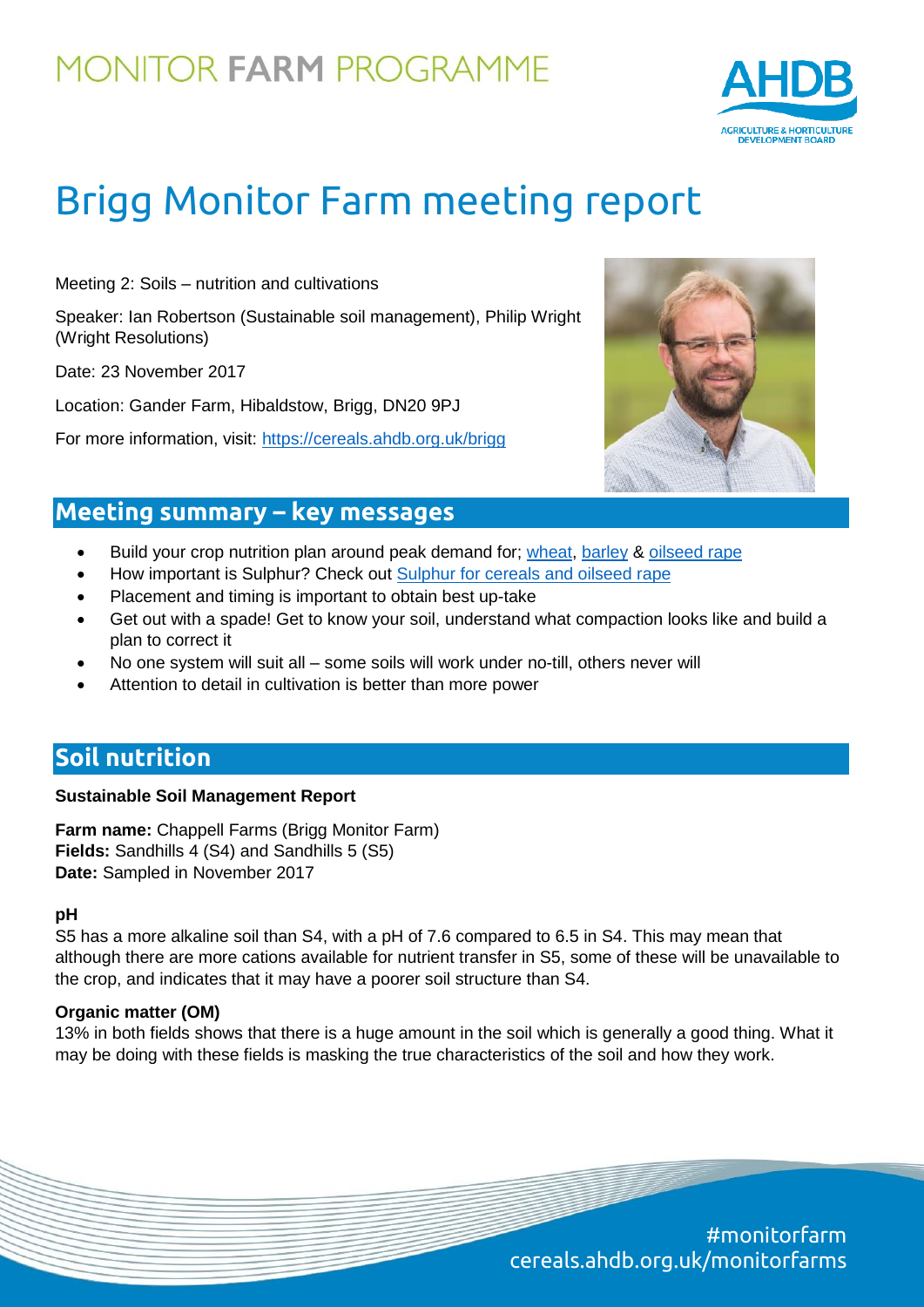

#### **Total exchangeable capacity (TEC)**

The fields had a TEC of 28.93 and 28.51. The huge numbers indicate that these fields have large potential yields available in them, however, some of the nutrient ratios are out of line and stopping them from reaching their potential.

#### **Calcium to magnesium ratio (Ca:Mg)**

There are huge amounts of calcium in these fields, however, there is also a huge amount of magnesium. In a perfect situation, these two elements should be in a ratio of 6Ca:1Mg – in these cases the ratio is far closer to 1:1. It is hard to remove Mg from the soil so to achieve the target ratio of 6:1, more calcium needs to be added. Applying gypsum (3t/ha for the first 2–3 years) to increase Ca levels and reduce the water holding capacity of Mg within the soil will make both fields far more farmer and crop friendly. Still add in foliar Mg in the summer due to drying effects of Mg on the soil, making nutrient uptake limited.

#### **Phosphorus (P)**

The background levels of P are small within both fields. In biological terms, the levels of P should be 5– 8%. In these fields, the levels are around 1%, so they are only 15–20% of where we would like them to be. Increasing OM levels will not necessarily help to make P more available to the plant as there is already a large amount in the soil. The best way to get P into the crop is through applications of organic formats of phosphate – manures, slurry, digestate, P-grow etc. that will not be locked up by the high calcium levels in the soil. DAP placement at drilling for spring crops and OSR will be beneficial on a year by year/crop by crop basis. Foliar applications in autumn will be taken up by the crop more efficiently than broadcast TSP, e.g. 1.5l Maxi-Phi Fast Root added to BYDV insecticide.

#### **Potassium (K)**

Large amounts of K in the soil, however, again linking with the Mg levels in the soils, K may not always be as available to the plant as first thought. Drying effects of Mg in the summer months will dry soils out and restrict nutrient uptake through the plant roots. Foliar applications of K added to fungicides in the late spring/early summer will be an efficient way to get some K into the crop e.g. 4I/Ha Yara Foliar K or 1.25l/Ha K-Leaf added to T2 and T3 fungicides in wheat and T1 + T2 in barley.

#### **Boron (B)**

Good levels of B with figures of 1.7 and 1.9 so there is no need to apply for cereals however, benefits from foliar applications will be seen in OSR and sugar beet.

#### **Manganese, copper and zinc (Mn, Cu, Zn)**

Autumn and spring foliar applications will help with root promotion e.g. 1l/Ha Yara Mancozin in with BYDV insecticide and T0 fungicide. These nutrients need to be available while the roots are growing. Having a good root system will mean that the crop is able to reach nutrients in the soil – there is a positive correlation between root length and yield. Vertical farming utilises the land downwards rather than horizontally.

#### **Iron (Fe)**

High levels indicate that there may be some structural issues with the soil. Gypsum applications along with reduced cultivations will help to lower the effects of Fe – this will help increase the availability of Mn and P in the soil.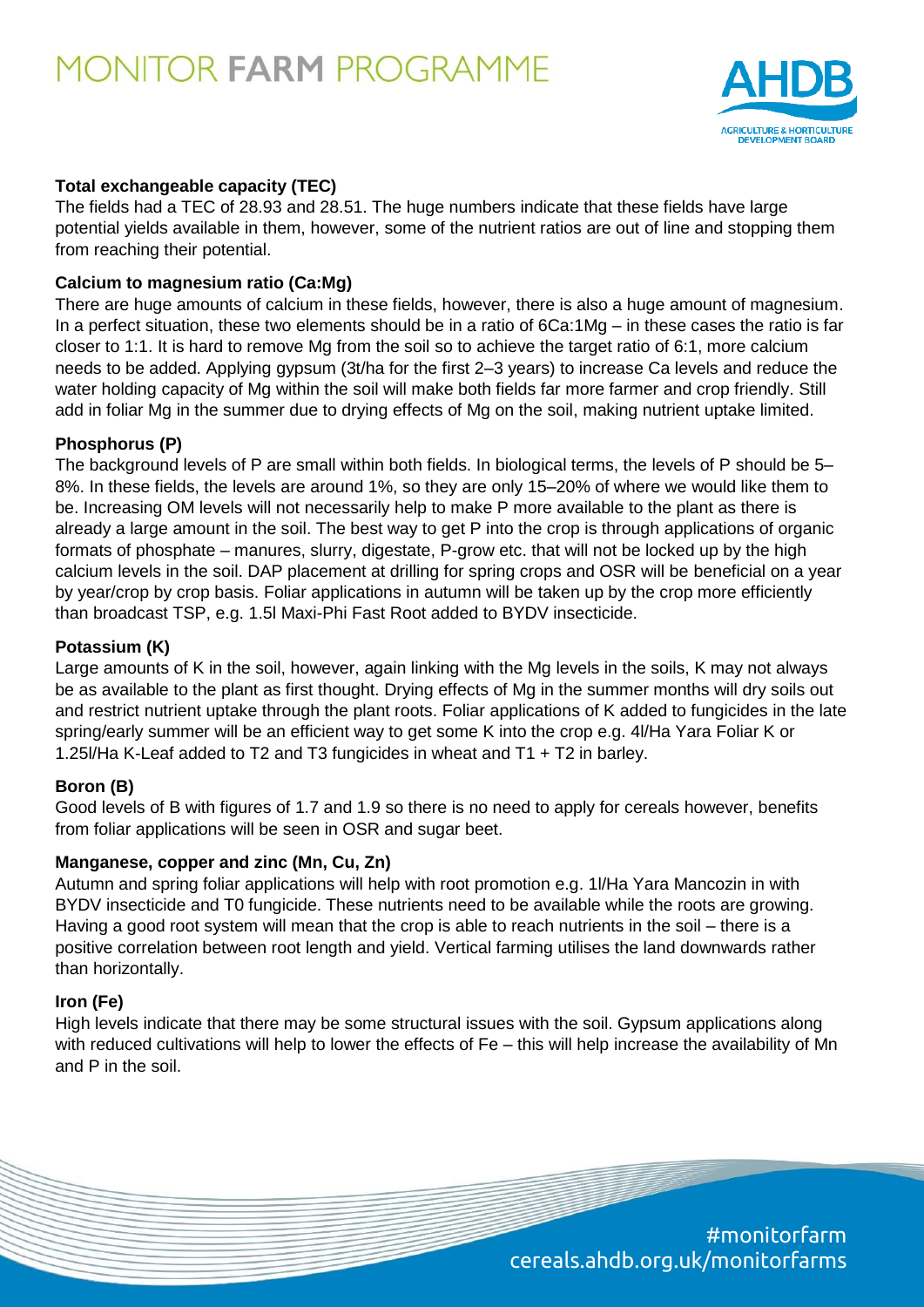

### **Cultivations**





Ideal working range

| <b>OM</b><br>$\%$ | $3.9\%$                      | Cemented/Hard | Friable | Plastic        | Liquid                     |
|-------------------|------------------------------|---------------|---------|----------------|----------------------------|
|                   | 2.6%                         | Cemented/Hard | Friable | <b>Plastic</b> | Liquid                     |
|                   | Dry<br>Soil moisture content |               |         | > Wet          |                            |
|                   |                              |               |         |                | After: Baver et. al., 1972 |

**Traffic damage likely in plastic >6/10psi Traffic damage likely @ friable >12/15psi**

- Ensure your drainage is functioning number one!
- Accept the soils you have, use thought before power
- Use your tyres correctly, adjust pressures to suit the job
- Use dual wheels for optimum tractor and flotation

### **Optimum**



- Don't cultivate deeper simply because you have the power
- Soils will dry through cultivation, but wet soils will form clods
- Dig a small pit to see what soil moisture 15cm looks like

**Compaction Limiting**